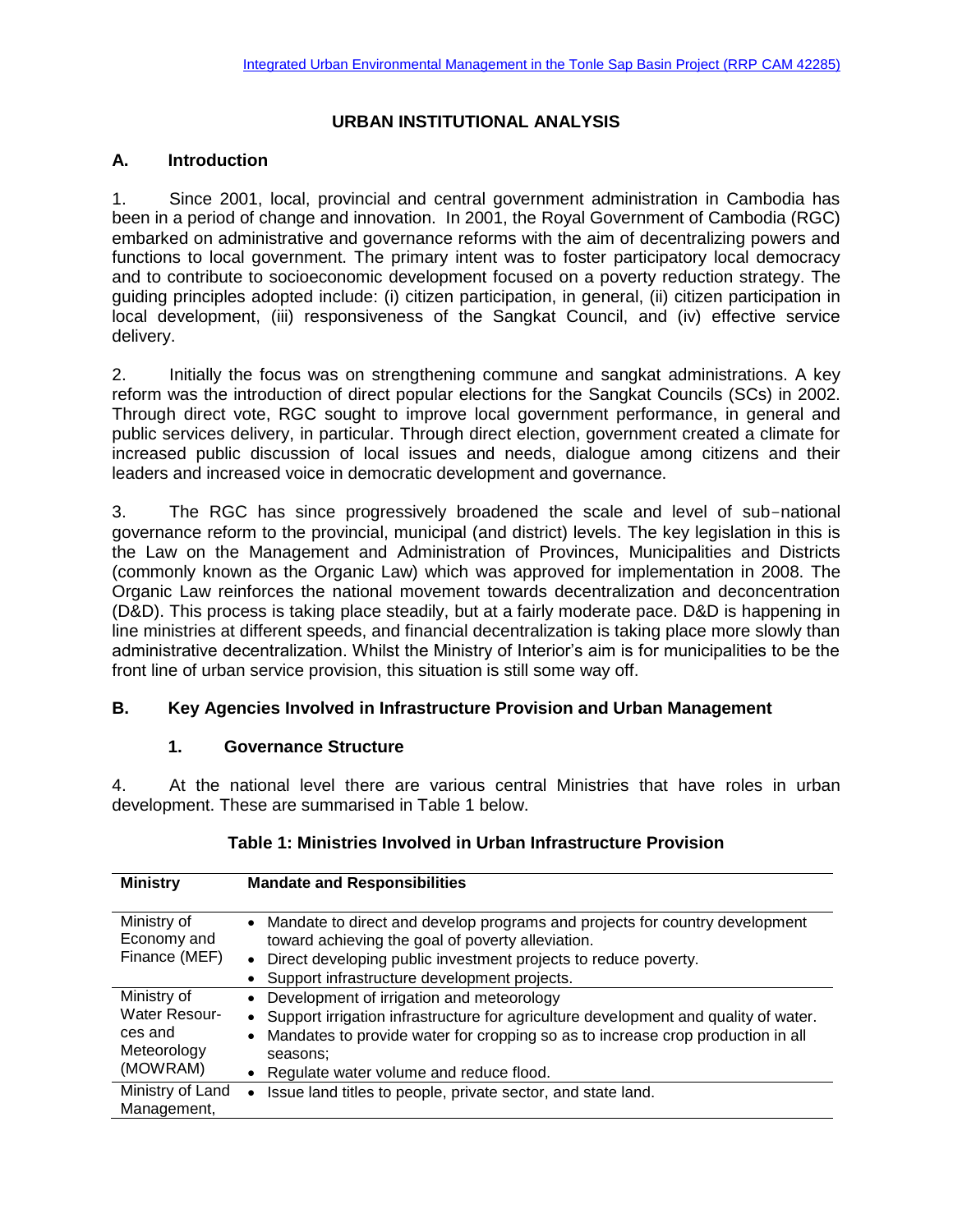| <b>Ministry</b>                                                                                                                 | <b>Mandate and Responsibilities</b>                                                                                                                                                                       |
|---------------------------------------------------------------------------------------------------------------------------------|-----------------------------------------------------------------------------------------------------------------------------------------------------------------------------------------------------------|
| Urban Planning<br>and<br>Construction<br>(MLMUPC)                                                                               | Urban development<br>$\bullet$<br>Mandate to ensure all land is appropriately allocated for development;<br>٠<br>Support urban infrastructure;<br>$\bullet$                                               |
| Ministry of<br><b>Public Works</b><br>and Transport<br>(MPWT)                                                                   | Plan; design and supervise construction or upgrading of road and bridge infra-<br>$\bullet$<br>structures, including drainage and related civil works.                                                    |
| Ministry of the<br>Interior (MOI)                                                                                               | Mandate to promote and enhance decentralization and good governance.<br>$\bullet$<br>Ensure social order.<br>$\bullet$<br>Promote good governance, decentralization policy.<br>$\bullet$                  |
| Ministry of<br>Health (MOH)                                                                                                     | Reduce the spread of HIV/AIDS and other serious infectious diseases that affect<br>$\bullet$<br>the poverty.<br>Promote healthy human resources for national labor for economic development.<br>$\bullet$ |
| Ministry of<br>Industry and<br><b>Handicrafts</b><br>[MIH] (formerly<br>Ministry of<br>Industry, Mines<br>and Energy<br>[MIME]) | Development and operation of water supply services<br>$\bullet$<br>Supervision over all water utility operators (private and public)                                                                      |
| Ministry of<br>Rural<br>Development<br>(MRD)                                                                                    | Improve livelihood of local communities to reduce poverty<br>$\bullet$<br>Build rural infrastructure (rural roads)<br>$\bullet$                                                                           |
| Source: Asian Development Bank                                                                                                  |                                                                                                                                                                                                           |

## **2. Ministry of Public Works and Transport**

5. The Ministry of Public Works and Transport (MPWT) is a line ministry of the RGC and the executing agency of the proposed project. MPWT was established by Royal Krom to administer and regulate the public works and transport sections of the Kingdom of Cambodia. The organization and Functioning of the Ministry of Public Works and Transport was established under the sub-decree to be responsible for (i) manage the Implementation of national policy concerning all public works construction by establishing the principles of law and cooperate with various organizations to develop the country; (ii) build, maintain and manage all the transportation infrastructure such as roads, bridges, ports, railways, waterways and buildings; (iii) establish the regulations for the development of the roads, ports, railways and waterways infrastructure; (iv) establish the regulations and control the transport by road, railway and waterway; (v) participate and cooperate to establish laws, regulations, diverse standards concerning the construction of transport infrastructure; (vi) realize the other constructions that the Royal Government entrusts to it; and (vii) cooperate with the Secretariat of Civil Aviation concerning all airport construction works.

6. The Ministry has four directorates: General Department of Administration, General Department of Public Works and Transport, General Department of Transport, and General Inspector; Internal Audit Department; Railways Department; Phnom Penh Autonomous Port; Sihanoukville Port; Kampuchea Shipping Agency and Brokers (KAMSAB); Public Works Laboratory; and 24 provincial and capital departments of Public Works and Transport as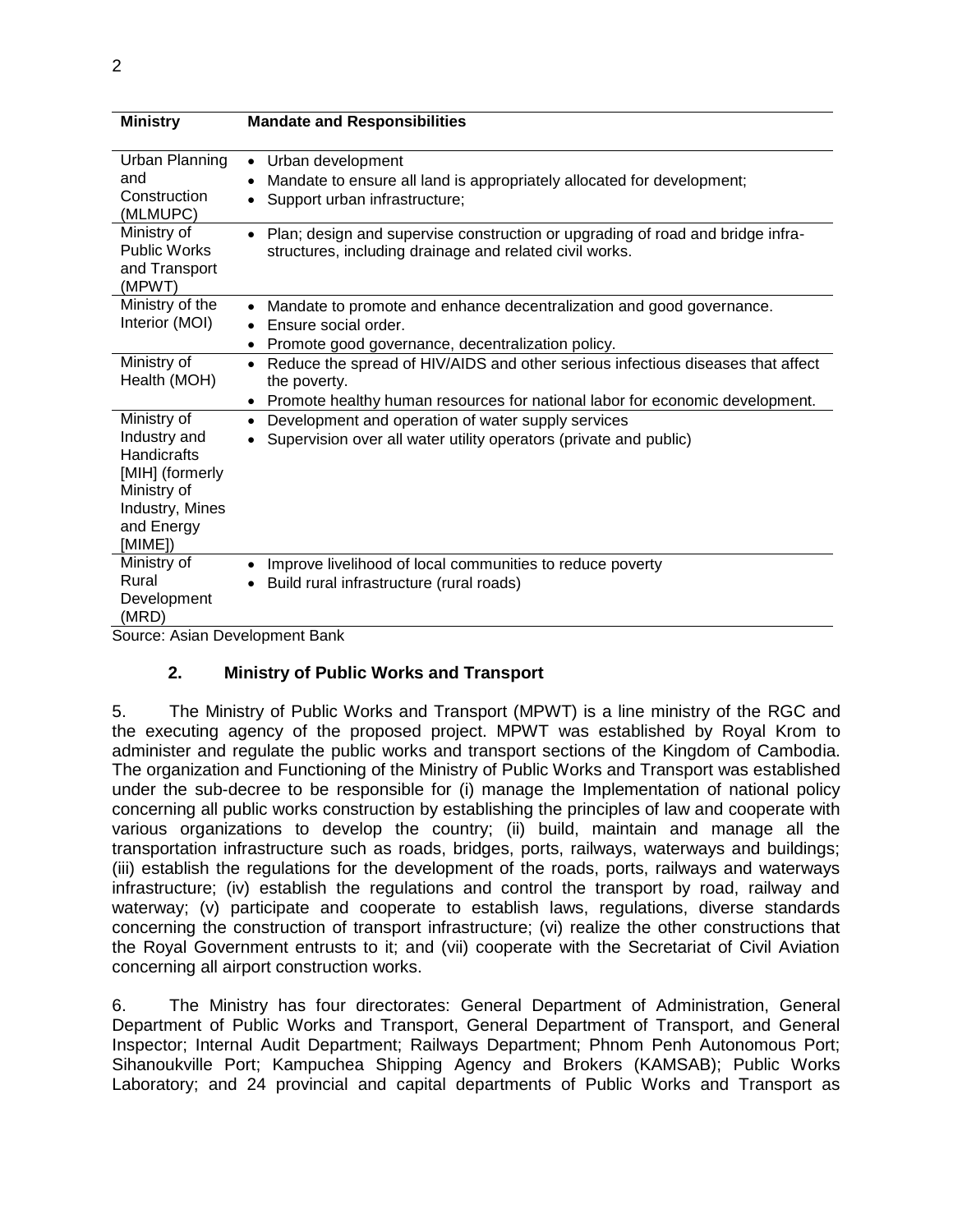attached in Figure 1 which shows the organizational chart of MPWT. In 2014, it was estimated that MPWT had a total of 13.76% female staff.

7. **The General Department of Public Works (GDPW)** is in charge of the orientation, advice, follow up and control of the construction, repairing and maintenance of the road, bridge infrastructure. The General Department of Public Works (GDPW) led by a Director General (DG), who is assisted by Deputy Directors Generals (DDG), supervises five departments: Road Infrastructure Department, Heavy Equipment Center, Technical Research Center, Department of Waterways, and Department of Sub-National Public Infrastructure and Engineering. GDPW has hosted PMUs for several externally financed projects including Flood Damage Emergency Reconstruction Project, Road Assets Management Project, Greater Mekong Subregion (GMS) Rehabilitation of the Railway in Cambodia Project, GMS Cambodia West Provincial Improvement Project, and Provincial Improvement Project.



**Figure 1: Organization of the Ministry of Works and Transport**

# **3. Provincial Government**

8. Provinces are administered by a Provincial Governor appointed by the Ministry of the Interior. A Provincial Council sets general policy and considers major decisions. The work of the Provincial Government is overseen by a Board of Governors (BoG). The BoG also oversees the activities of the provincial offices of national line ministries.

9. Three committees undertake specific roles—Technical Facilitation Committee, Women's and Children's Affairs Committee, and Procurement Committee. The Technical Facilitation Committee coordinates national and local efforts through plans, the medium-term expenditure framework (MTEF), and the annual budget. Typical organization of a Provincial Government is shown in Figure 2.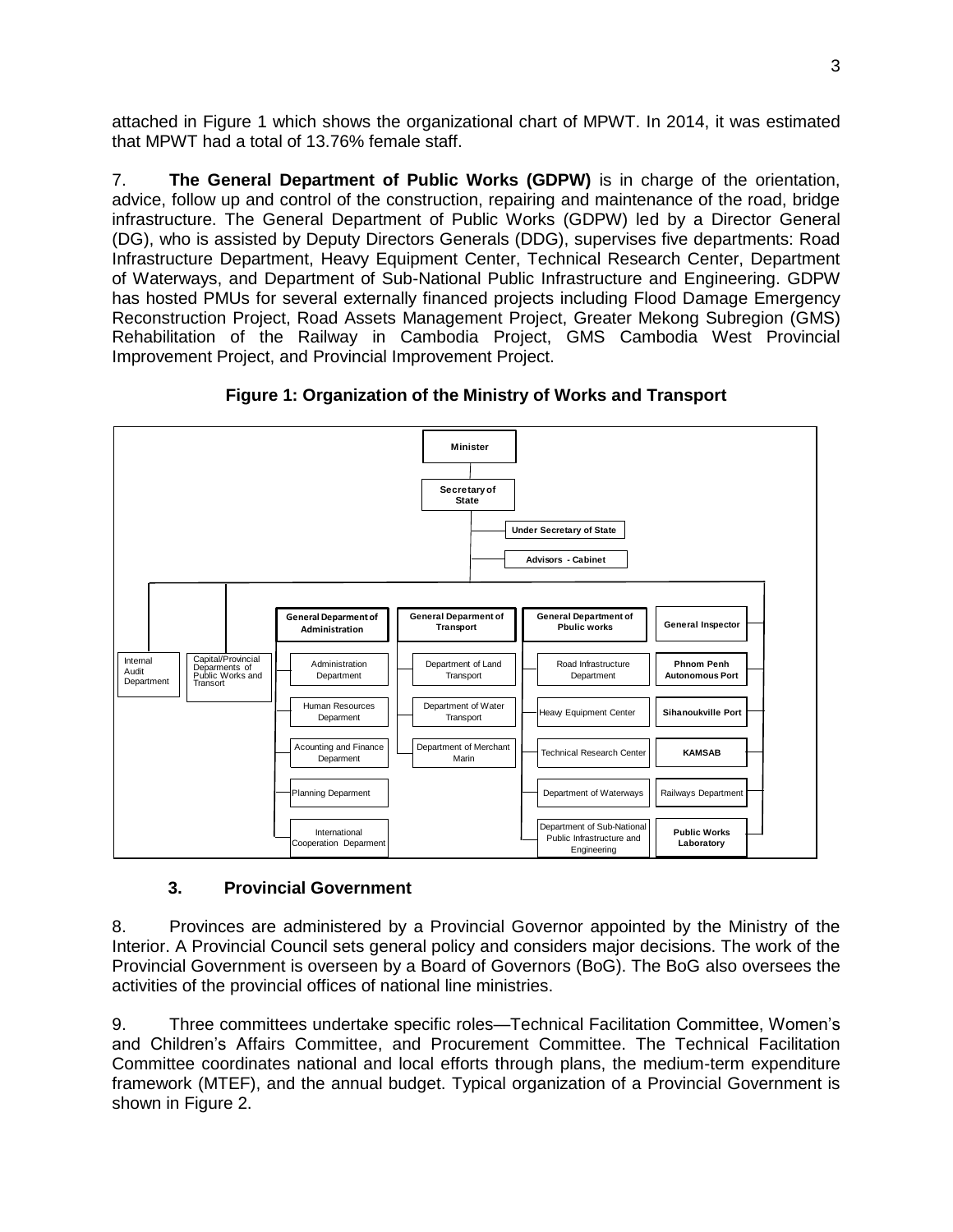

**Figure 2: Organization of Provincial Government**

10. **The Provincial Department of Public Works and Transport (PDPWT**) is a technical local entity under the administrative and technical supervision of MPWT. PDPWT responsibilities include (i) management of, reconstruction of, maintenance of, and repair of infrastructure of roads, bridges, sewerages, stations of water waste treatment, and solid waste management, of traffic lights, of traffic signs, of road markings, of walk-sides, of the right of ways, of public works laboratory, as well as maintaining public orders and landscaping of along the roads within the provincial locations; (ii) transport management of registration, driving license, and all transport licenses under its competence; (iii) management of bus or taxi stations, ports, and ferry within its the provincial locations; (iv) management of registration and license of garage of repair of or install vehicles under the guidance of the ministry; and (v) charge of implementing of the technical works as assigned by the ministry and the province. PDPWT is led by a Provincial Director, who is assisted by Deputy Directors, and who supervises five offices: office of administration and personnel, office of planning and finance, office of public works, and office of transport; four units: unit of roads and bridges, unit of sewerage, water waste treatment, and solid waste management, unit of public order of public works, and unit of ports; and offices of district office of public works and transport.

#### **4. Municipal Government**

11. Municipalities are responsible for urban areas in close cooperation and liaison with concerned line departments of central ministries. Municipal government supervises the activities of sangkats in urban areas and represents the interests and aspirations of the residents within its jurisdiction. The municipal government also monitors population and controls in migration. It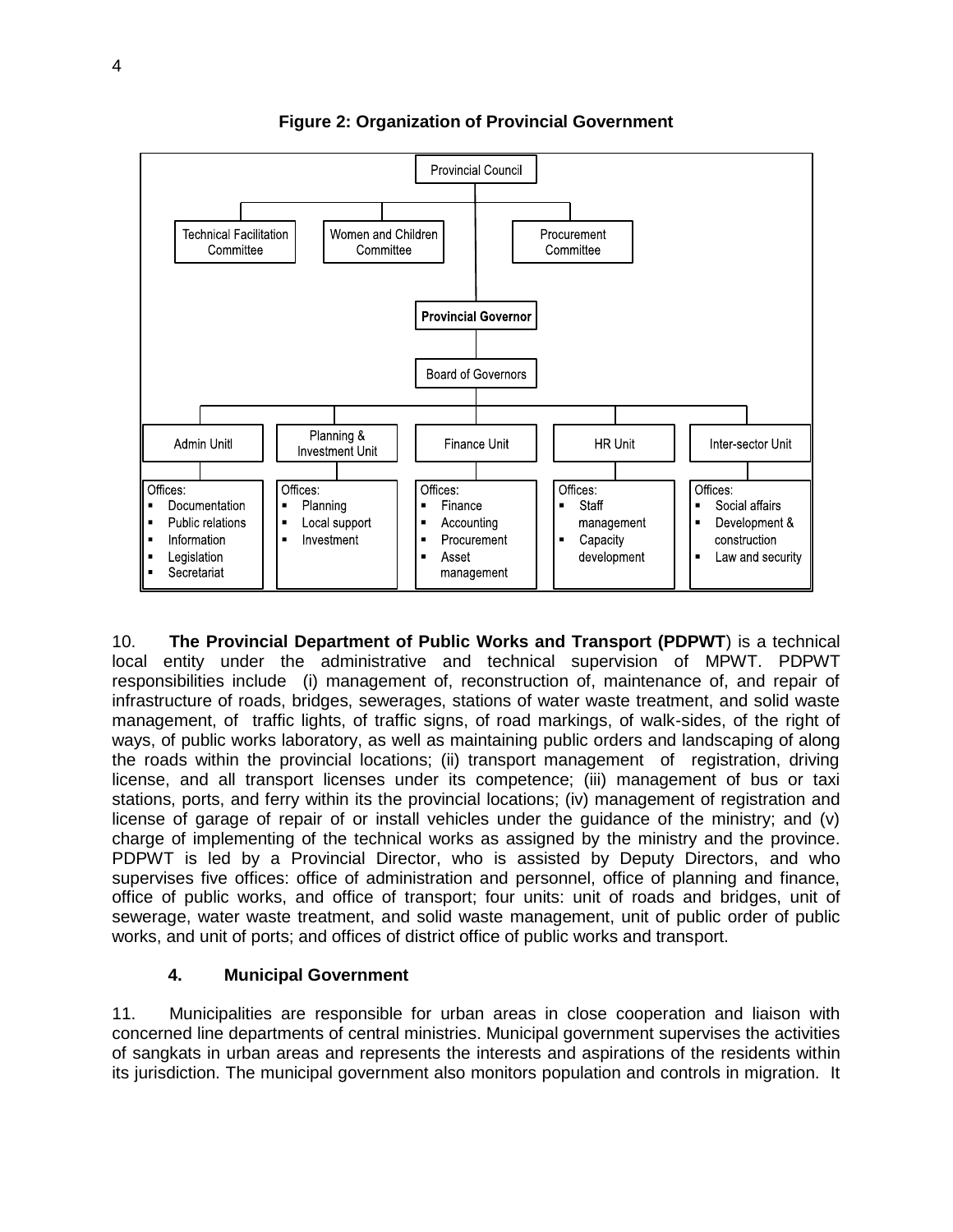is authorized to Issue land titles in urban areas and prepares the 3-year rolling investment plan of the municipality.

12. The Governor's Board, chaired by the Governor, has several Deputy Governors who are responsible for different tasks. It works closely with technical line departments of national ministries of various sectors such as public works and transport; environment; land management, urban planning and construction; rural development; health and education. Within the structure, the Municipal Council approves plans and legal enactments, and works closely with the Sangkhat Councils in preparing 3-year and 5-year plans.

13. The Governor's Board is accountable to the Municipal Council and acts on its behalf. It manages development issues and coordinates with the line offices of the provincial departments of National Ministries.

14. The governance of the Municipality is structured into two systems: the Council and the Board of Governors:

#### **a. The Council**

15. Council members are elected representatives of the party that has a seat in the National Assembly and has a 5-year term. The Council is chaired by the person who receives the majority of votes.

16. Municipalities can have a maximum of 21 councillors. The number for each location is based on demographic and geography of the area and is set out in a sub-decree. Councils operate democratically and represent all citizens to whom they are accountable. Councils formulate and adopt a 5-year Development Plan as well as a 3-year rolling Investment Plan.

17. Councils are obliged to form the following committees: technical facilitation, women's and children's affairs, and procurement. Additional Committees may be set-up providing they do not overlap the three statutory committee's functions. Council provides secretariat and other support to all committees. Councillors, the Governor/Deputy Governors and officials can be committee members, which may also have external advisor(s). The Council determines the structure and compositions of such committees.

18. The Technical Facilitation Committee is composed of the Governor as chairperson. The role of the committee is to coordinate national and local efforts through 5-year Development Plan, 3-year Investment Plan, and the annual budget.

19. The Women's and Children's Affair Committee is composed of women councillors and other women from the community. They can participate in any council, committee, or Board of Governors meeting, though they cannot vote.

20. The Procumbent Committee is to ensure proper procurement practices are carried out in accordance with a proposed Law on Procurement. The Ministries of Economic and Finance and Interior are to issue a joint prakas (proclamation) on the roles and operations of this committee.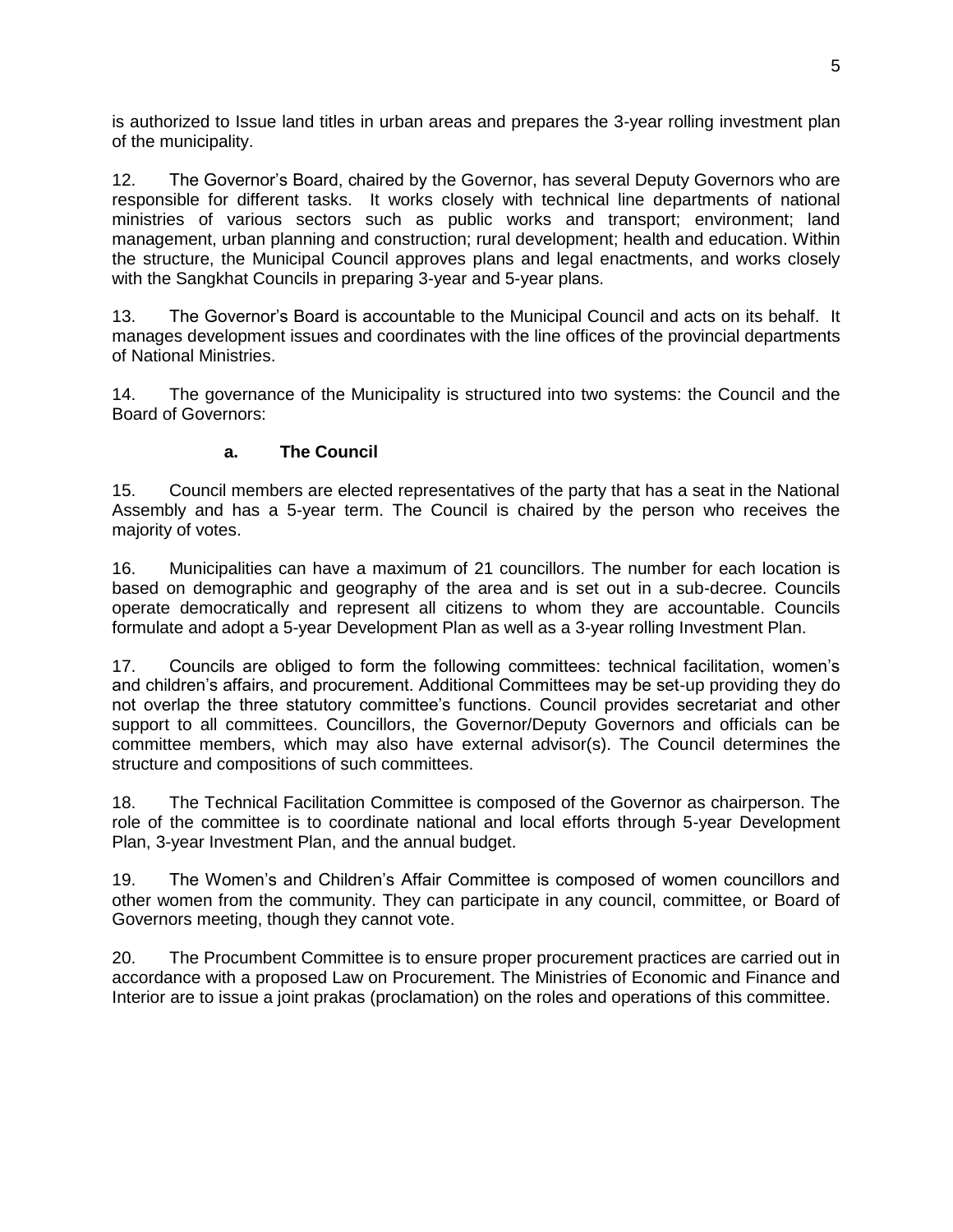## **b. Board of Governors**

21. The Board of Governors is chaired by the Governor and contains a prescribed number of Deputy Governors as set out in a sub-decree. The Municipalities can have 3-5 members. The Project Towns have four Deputy Governors

22. The Governor of the Municipality is appointed by Royal Decree on the request of the Prime Minister, which in turn is based on the proposal of the MOI, and s/he is a member of a political party. Deputy Governors of the Municipality are appointed by sub-degree based on the request of MOI. Deputy Governors of municipalities are appointed by prokas of the MOI. Governors of municipalities are selected from eligible senior civil servants in the MOI.

23. The Board of Governors provides advice on strategies, structure, system, resources, and monitoring and evaluation of performance; implements council's decision; and supports council so they can achieve their goals. In addition, the Board of Governors provides reports to council. The council monitors the performance of the Board of Governors and may seek clarification at council meeting. Boards of Governors cannot make decisions which are the jurisdiction of the council.

24. The position of Administration Director is appointed by the MOI with responsibility for managing administrative work of the councils and the Board of Governors. This post reports directly to both the council and the Board of Governors. The Board of Governors may delegate work to the Administration Director and take his or her advice and recommendations. The Administration Director ensures work performance of all work units including the finance unit, implements by-laws, participates in council meetings, and advises the council and Board of Governors.

25. Within each municipality, there are a number of sangkats governed by the council. The sangkat councils are elected universally by the community, and the party appoints members to the councils. The councillor's term for the Sangkat Council is five years. The elected representative with the highest votes automatically becomes chief of the Sangkat and the next two Council members are deputy chiefs. The chief and deputy chiefs of the Sangkat are full time positions. Each Sangkat also has a clerk and assistant clerk.

26. The Provincial technical departments provide staff to work at the municipality. In addition, the municipality has technical staff, but the number and skills are limited at this stage.

27. Typical organization of a Provincial Government is shown in Figure 3.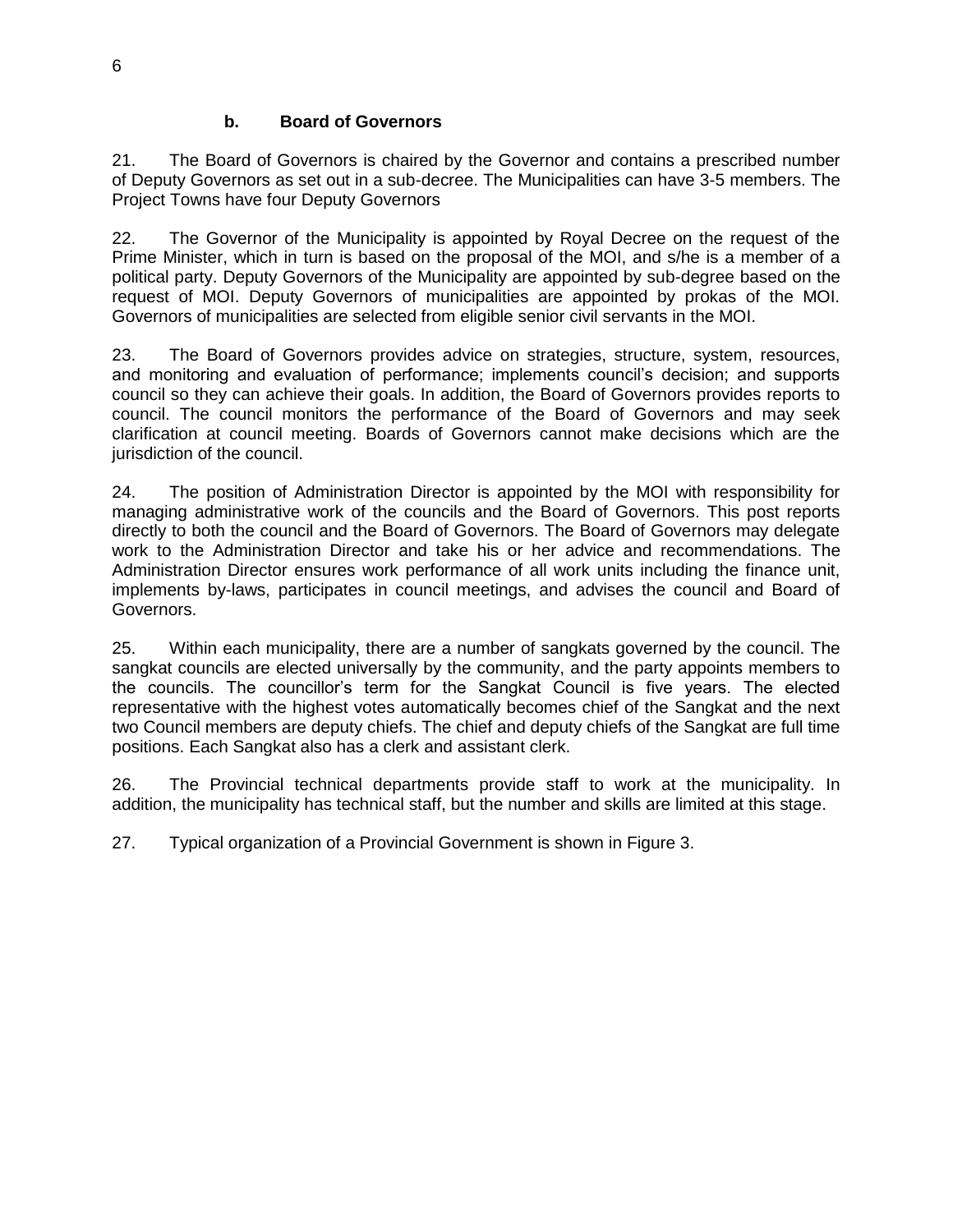

**Figure 3 Organization of Municipality Government**

# **C. Agency Functions in Urban Development and Management**

28. At the sub-national level the agencies involved in delivery of urban services are shown in Table 2 below:

|                | Department Roles and Responsibilities                                                   |
|----------------|-----------------------------------------------------------------------------------------|
| <b>PDPWT</b>   | Construction of national roads and bridges;<br>$\bullet$                                |
|                | Construction of sewage systems;<br>$\bullet$                                            |
|                | Develop a general plan for road and bridge construction.<br>$\bullet$                   |
| <b>PDLMUPC</b> | Issue permits for residential land, industrial land, and agriculture land;<br>$\bullet$ |
|                | Issue permits for urban housing development;<br>$\bullet$                               |
|                | Prepare zoning plan.<br>$\bullet$                                                       |
| <b>PDWRAM</b>  | In charge of development of irrigation facilities;<br>$\bullet$                         |
|                | Management and development of ground water;<br>$\bullet$                                |
|                | Issue licenses for sand and water usage;<br>٠                                           |

| Table 2: Roles of Sub-national Authorities in Urban Services Delivery |  |  |
|-----------------------------------------------------------------------|--|--|
|                                                                       |  |  |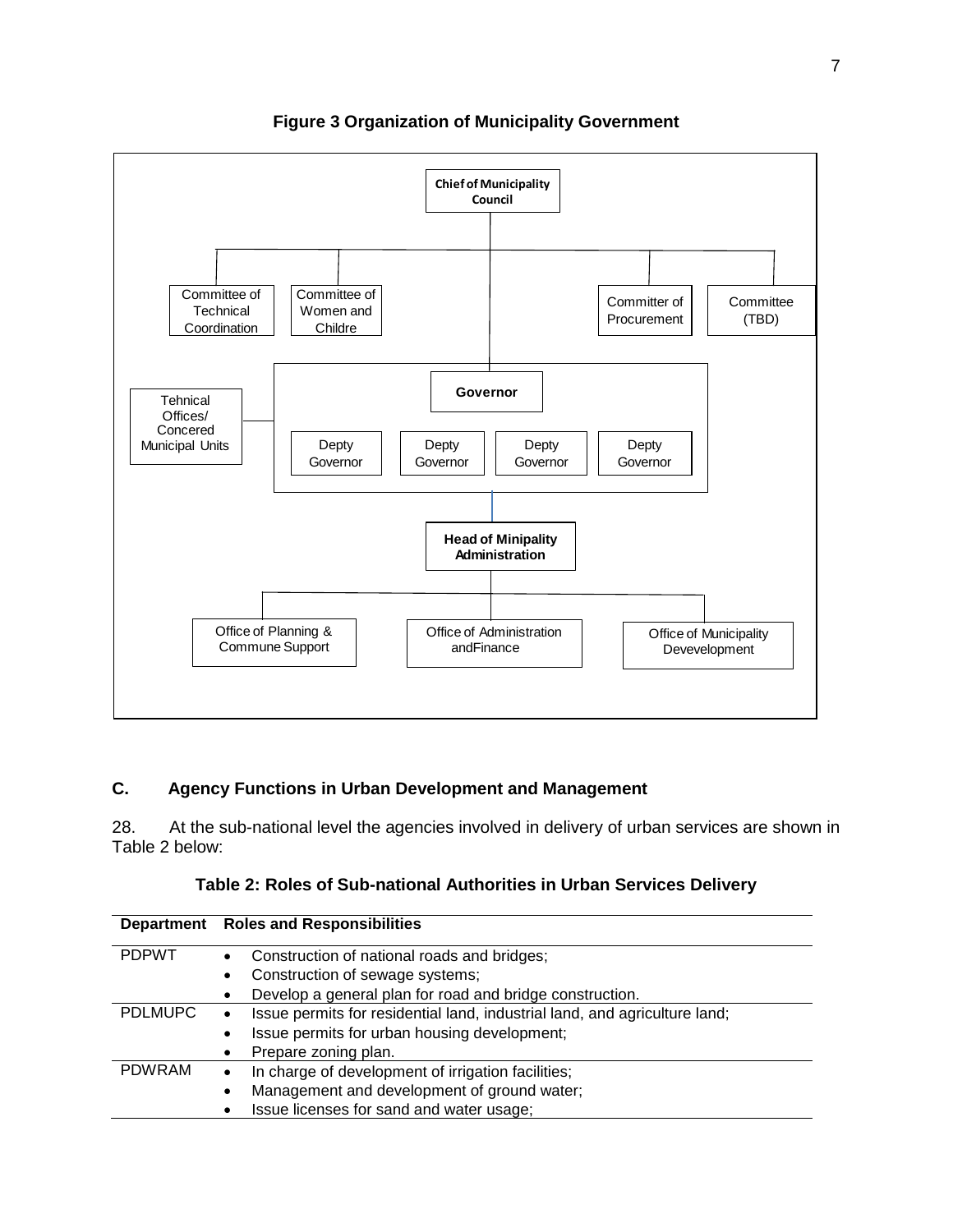|               | Department Roles and Responsibilities                                        |  |
|---------------|------------------------------------------------------------------------------|--|
|               | Monitoring of raw water quality.<br>٠                                        |  |
| <b>PDPTC</b>  | Issue licenses for optic wire, telephone line and installation;<br>$\bullet$ |  |
|               | Manage internet development in the province.<br>٠                            |  |
| <b>PDOE</b>   | In charge of environmental management;<br>٠                                  |  |
|               | Assess impact and risks of development projects;<br>$\bullet$                |  |
|               | Monitor waste and water quality;<br>$\bullet$                                |  |
|               | Take care of protected Areas;<br>$\bullet$                                   |  |
|               | Report to MOE on genetically-modified organisms and monitor risks.           |  |
| <b>PDoAFF</b> | In charge of land agricultural land, farming;<br>٠                           |  |
|               | Develop biogas kilns;<br>٠                                                   |  |
| <b>PDRD</b>   | Develop rural roads;<br>$\bullet$                                            |  |
|               | Install ground water wells to supply communities;<br>$\bullet$               |  |
| <b>PDOH</b>   | Build referral hospitals in provinces;<br>٠                                  |  |
| <b>PDIME</b>  | In charge of water supply.<br>٠                                              |  |
|               | Oversee industrial development the province.<br>$\bullet$                    |  |
| <b>PDOT</b>   | Promote and develop tourism potential<br>$\bullet$                           |  |
|               | Supervise hotels and guest houses and other tourism-related industries;<br>٠ |  |
| Municipality  | Collection and disposal of solid waste<br>$\bullet$                          |  |
|               | Maintenance of roads and drains (but assisted by DPWT)<br>$\bullet$          |  |
|               | Issue of motorcycle licenses                                                 |  |
|               | Issue of building permits for small-scale projects                           |  |

## **D. Urban Governance Problems, Causes and Effects**

#### **1. Core Problems**

29. There are a number of factors contributing to generally weak urban management in Cambodia's municipalities. The problems and causes are summarised below:

- (i) Overlapping responsibilities of different levels of Government:
	- a. Overlapping and unclear responsibilities for urban infrastructure between provincial and municipal administrations
	- b. Multiple agencies involved in provision of urban infrastructure (DPWT, PDWRAM, PDIME)
	- c. Delays in transfer of infrastructure assets to the Municipalities
	- d. Uncertainty of asset ownership
- (ii) Limited local autonomy as a result of:
	- a. The previous centralized Government system
	- b. Municipal Administrations still not fully developed
- (iii) Low staff capacity and skills that affects service delivery. Relevant skills are lacking in:
	- a. Most areas of municipal administration as it is a new concept still in the development phase
- (iv) Lack of plant and equipment to carry out effective service and maintenance
	- a. Lack of solid waste plant and equipment
	- b. Lack of road maintenance equipment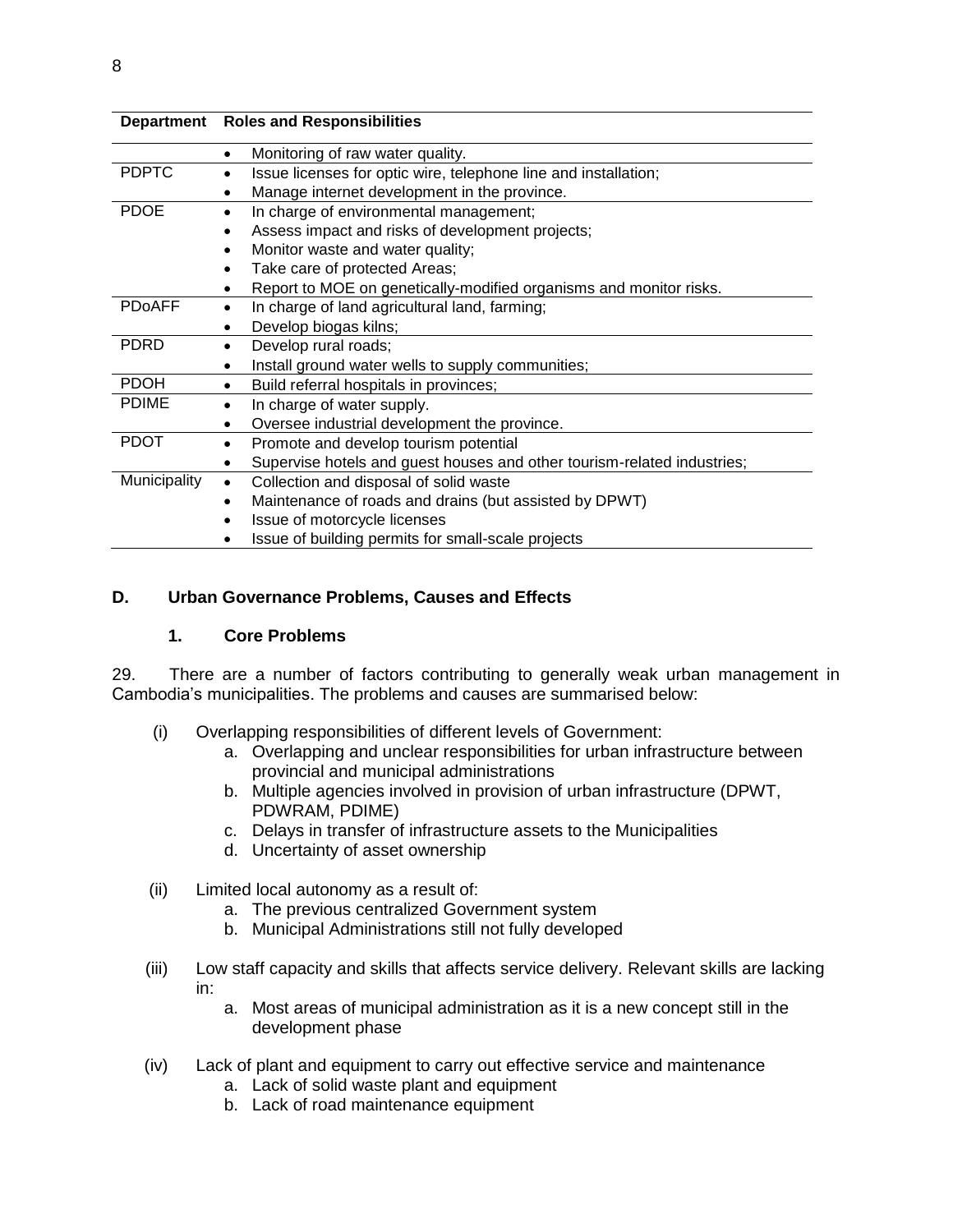- (v) Weak implementation and enforcement of building and planning regulations
	- a. No spatial development plan
	- b. Poor enforcement of land use planning and building regulations
	- c. Poor detailed implementation guidelines to implement new rules and regulations
	- d. Low level of support
- (vi) Lack of financial resources caused by:
	- a. Fees and charges do not cover costs
	- b. Low level of cost recovery
	- c. Financial autonomy still to be given to the Municipalities
	- d. No funds available for capital expenditure

## **2. Local Revenue Collection**

30. Currently the municipalities rely primarily on funding from central government. One Window Service Offices were introduced in 2009 to collect fees that were previously managed by Provincial Departments. However the amounts of income generated are small (estimated at no more than 5 million Riel in Kampong Chhnang in 2012 or about \$1,250) and the funds are all passed on to the Provincial Government. Under the Government's D&D programme there will be further fiscal decentralisation. It is understood that modalities for increasing local financial independence are being actively explored and that a new budget classification and associated accounting changes could be in place by 2015.

31. It will be critical that in future municipal authorities are able to collect and retain sufficient revenues to finance their own operations. In particular they should be in a position to cover the costs of operating and maintaining the infrastructure and services that are under their control.

# **3. Strategy and Actions to Address Core Problems**

32. The long-term vision for municipalities is that they become autonomous, self-financing urban management authorities. At the current pace of decentralisation, and taking into account existing capacities, this is likely to take up to 10 years, maybe more. In the meantime there are measures that can be taken to improve urban planning and management, which will be steps on the way to achieving the eventual goal. The strategy described below has three key components, interim strategic development planning, establishment of urban service units, and capacity building in urban management.

33. The preparation of **Urban Development Strategies.** The urban areas are growing rapidly and development needs to be guided. Urban Development Strategies drafted under the TA provide indications of directions of growth, locations for key land-uses, and will guide primary infrastructure. These are not rigid, detailed master plans and should be reviewed and adjusted regularly to respond to changing demands.

34. The establishment of **Urban Service Units** (USUs) will be a stepping stone on the road to a fully-functioning urban management agency (see Figure 4). Initially the USUs will be based on the Project PIUs through the transfer of staff and assets. As semi-autonomous agencies they will be able to collect revenues. With a carefully planned strategy for gradual fee increases, coupled with improved services, they will steadily move towards covering the costs of operation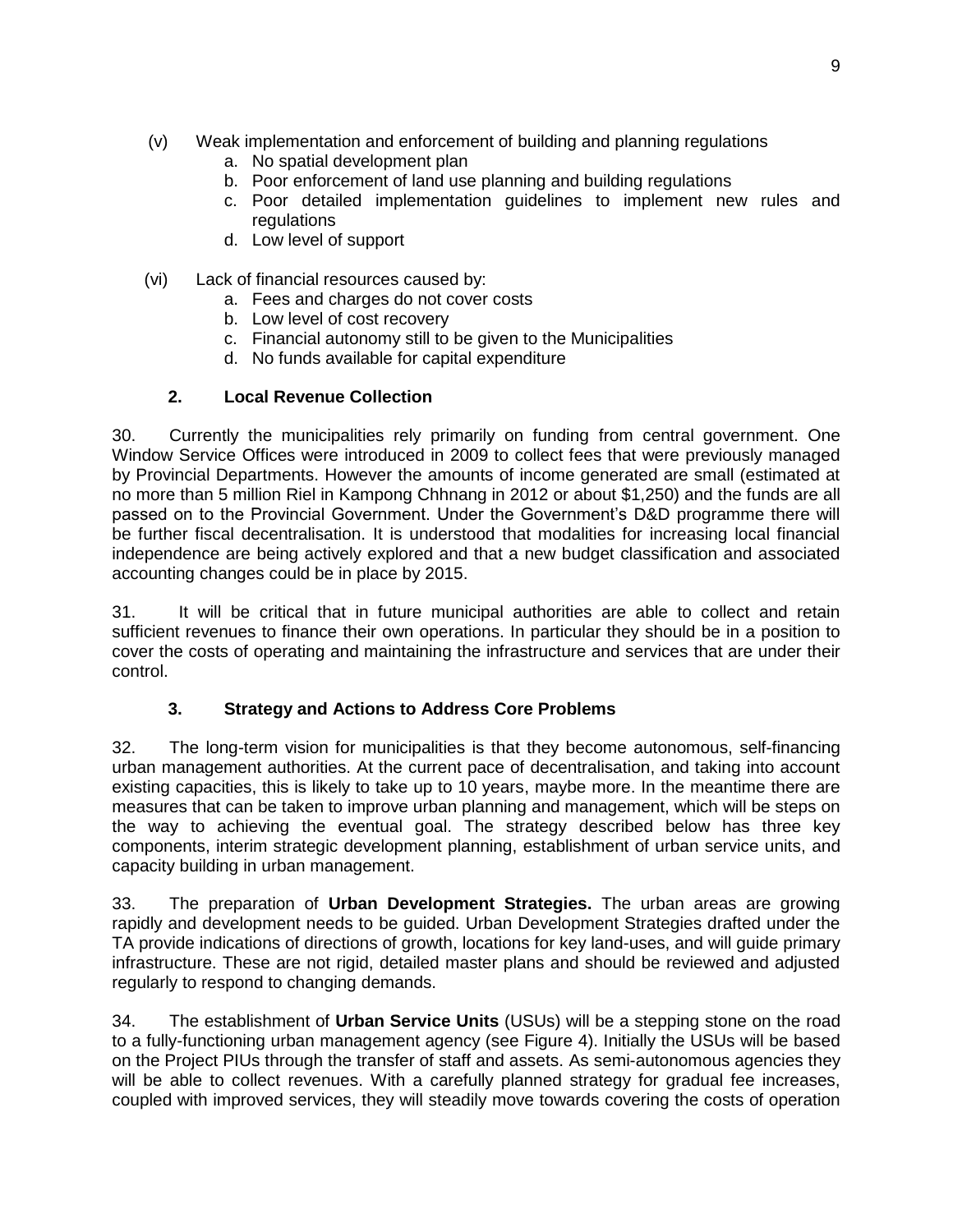and maintenance of the infrastructure included in the Project, and reduce their reliance on subsidies from the Ministry of Economy and Finance.

35. In some previous projects in Cambodia special operating units have been set up for the purposes of user fee collection. Under the GMS Mekong Tourism Development Project in Siem Reap a special agency was established to collect user fees for the wastewater management. A similar model is proposed in Kampong Chhnang and Pursat.

36. The provision of a programme of **Capacity Development** will help to develop skills and technical resources for improved urban and infrastructure planning, and financial and asset management. Areas identified as requiring technical assistance for capacity development include the following:

- (i) Improving the planning and policy environment for municipal services. This relates to improving urban planning, enforcement of development control, and environmental protection. (This will complement work currently being undertaken by the ADB's Capacity Building project under MLMUPC).
- (ii) Enhancing program formulation and improving project identification and structuring capacities. This relates to strengthening local partnerships as well as liaison with both public and private bodies.
- (iii) Better management of service delivery. This covers setting of fees and charges, improved design and development of infrastructure, entering into service delivery contracts, contract administration and improving human resource management.
- (iv) Application of climate change adaptation and mitigation measures to the design and provision of municipal infrastructure.